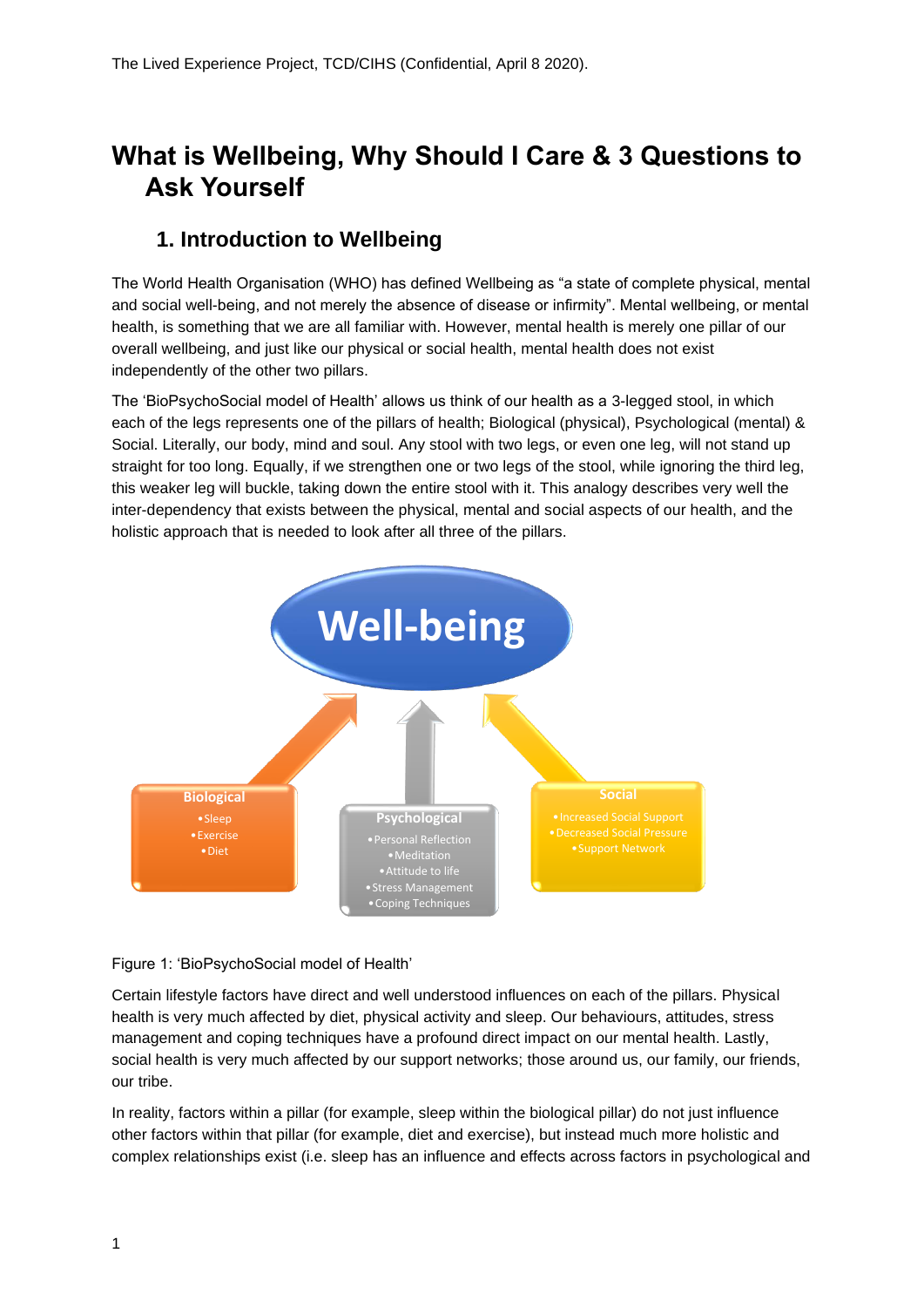social pillars). For instance, physical activity has a profound on impact on our mental health, and if taken on the company of others can enhance our social health also.

# **2. Why Should I care?**

| Icon for | $\vert$ Also, there are other impacts in relation to the impact of your      |
|----------|------------------------------------------------------------------------------|
|          | wellbeing>performance>safety   wellbeing on others (family/friends), on your |
|          | work/performance and on flight safety.                                       |

There is long **established relationship between a person's (1) wellbeing, (2) performance and (3) flight safety**. Our wellbeing influences the nature and quality of our relationships with others – thereby influencing the wellbeing of those around us (i.e. family, friends, work colleagues and community). Further, our wellbeing impacts on how we perform (i.e. awareness, decision making, concentration) – both in and outside work. Lastly, how we perform as aviation professionals impacts on flight safety.

A human being is an extremely complex system, and even more complex than the aviation system to which we are all so familiar with, yet both systems have a few things in common. In aviation, not everything goes as planned, but due to resilience in the system and adaptation, in the vast majority of cases things work out as intended. On the rare occasions when they don't, as in the case of incidents and accidents, rarely is there a single point of failure, but instead a whole multitude of contributory factors. Many of these risk factors might have been lying dormant for some time, but on a given day they can interact in a way not seen before, and before we know it, and unanticipated intended outcome arises.

Humans, although significantly more complex than airplanes and the overall aviation system, share some similarities. We too operate in a manner where our bodies might not always operate as expected, in that we can experience stress, be it physical or emotional, display signs of distress but then bounce back. Our resilience allows us to adapt to our environment. Just like an airplane component such as a wing or an engine, we can only sustain a stress to a point, beyond which we break. And in the same way that a wing or engine can be designed to improve its structural resilience, we also can improve our own physical and mental resilience.

A **recent study of 1,059 aviation professionals** undertaken by researchers at Trinity College Dublin, Ireland, revealed that although many pilots were suffering with common mental health disorders, a significant number where not. Interestingly, the researchers identified key lifestyle behaviours and coping strategies which allowed the latter group to remain resilient while facing similar sources of workrelated stress. Many of the sources of work-related stress examined in the pilots are common to other aviation workers, who are also shift-workers, such as cabin crew, ground staff, engineers and air traffic controllers to name but a few. Hence it is reasonable to conclude that **many of these lifestyle factors and coping strategies adopted by the resilient group of pilots**, might also offer substantial benefits to other worker groups within aviation.

In this study, the **significant lifestyle factors found to positively influence the psychological resilience of aviation professionals were**

- **Sleep**
- Physical activity
- Diet
- Social connectedness and social supports
- Stress Management & Coping Techniques
- Activities/Hobbies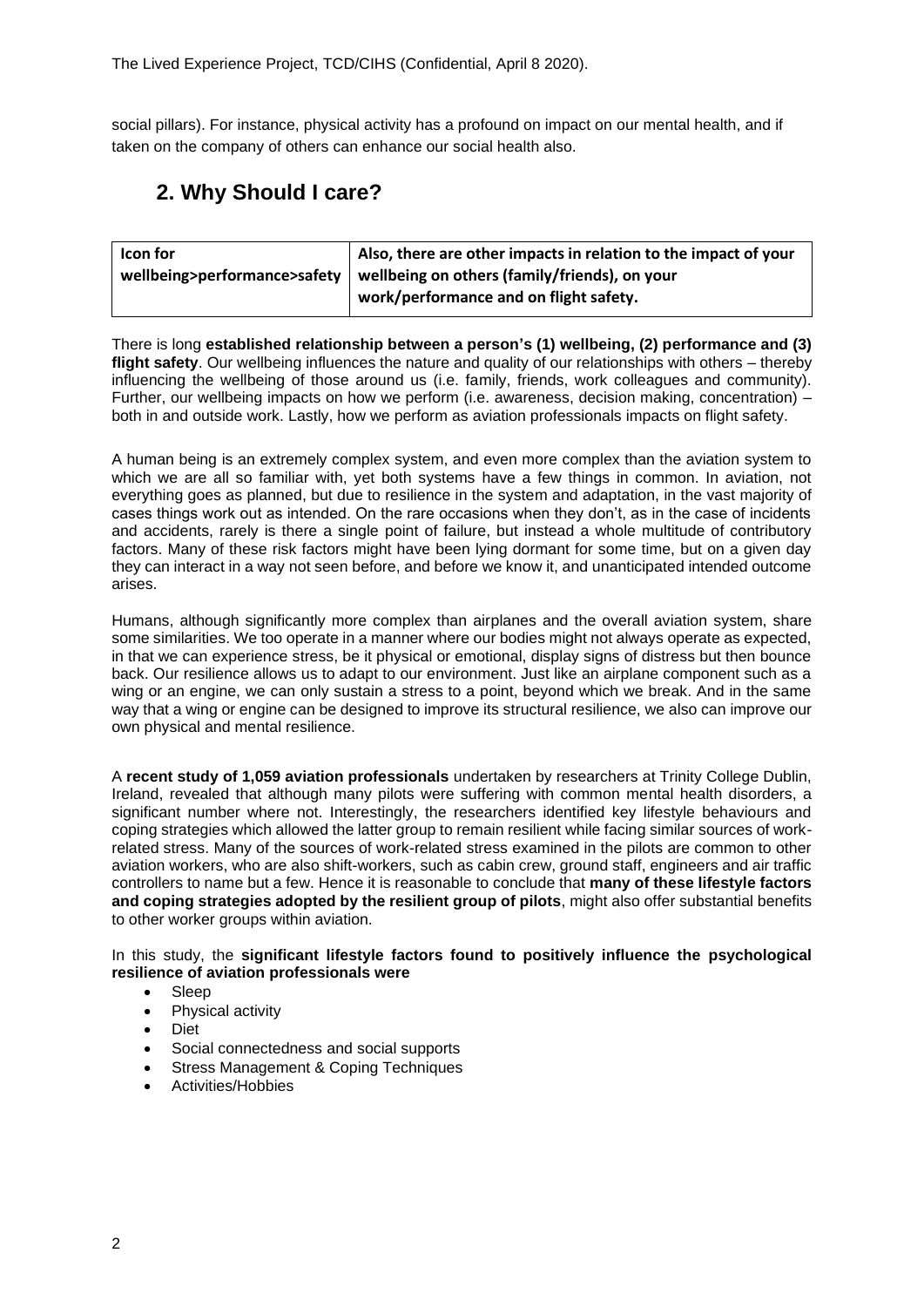## **3. Wellbeing & Covid 19 Crisis**

Every challenging event leaves an imprint on us, which can be either positive or negative. It can make us stronger or damage us. With so much uncertainty around Covid-19, one thing is an absolute certainty; post Covid-19, the aviation industry will not be the same, and nor will those who remain working in the industry.

As aviation workers, we work in perhaps the world's safest and most heavily regulated industry. However, the current Covid-19 pandemic poses potentially one of the greatest Occupational Safety & Health threats to face our industry in recent times. When we now go to work, we don't really know what we're being exposed to. As aviation professionals, we are trained to manage risk. We are trained to look out for hazards and report them. How can we manage something, that not only can we not measure, we cannot even see? This hazard is invisible, yet it is all around us.

To compound this issue, this hazard is not just work-related. It is everywhere we go, and for many of us this is unnerving. With the constant reminders of the need for us to wash our hands, we have become obsessed with hand hygiene, and rightly so. Hand washing is a very effective defence. However, we need to also have mental hygiene, to flush our heads of the non-stop worry, rumination and fear of this invisible unknown. Covid-19 is not just a biological virus, it is also a psychological contagion.

The current Covid-19 pandemic is having far more than just a physical and economic impact on individuals. For many people, this is ripping apart the very fabric of society and their sense of community. Many of us are either working reduced hours, or not working at all, and this has had an enormously detrimental impact on our sense of purpose, not to mention our financial security. Others who are still working, whether it is on an airplane, in a control tower, in a terminal building or on the ramp, are working in very different environments, with an additional stressor.

The current restrictions regarding social distancing, plus the changes in how many of us are working is impacting all three pillars of our health, but possibly none more so than our social wellbeing. We can exercise to an extent within the confines of our home. We can still sleep, albeit perhaps not to the same quality. We are still eating, and some of us may now have more time than we are accustomed to, to prepare nutritious meals. Some of us are finally managing to get much of those household tasks finished that had been put on the long finger due lack of time. Books are being dusted off and read. However, the social lives of many of us have been impacted enormously. Many of us have not seen parents or friends in weeks. Yet, many of us are adapting to this unfamiliar social landscape in inventive ways, using social media in a positive manner.

#### **4. Wellbeing Questions & Checklists**

|  | ICON for 3 Qs   How am I feeling? How am I coping? What can I do for myself and others? |
|--|-----------------------------------------------------------------------------------------|
|--|-----------------------------------------------------------------------------------------|

By asking ourselves some simple questions, we can help ourselves get through these current challenges, and perhaps come out the other side a better version of ourselves.

You can start by asking yourself;

- 1. How are you feeling now?
- 2. How you are coping?
- 3. What can you do about it?

The first two questions might be easier to answer than the last. For many people, this is uncharted waters and they might not know how to help themselves. The purpose of this document is to provide guidance in this area.

By identifying and reducing the number of risk factors, and implementing appropriate mitigations where necessary, we have managed to make flying as safe as it currently is. A similar approach in healthcare has reduced the prevalence of many diseases. Although humans share similarities with the aviation